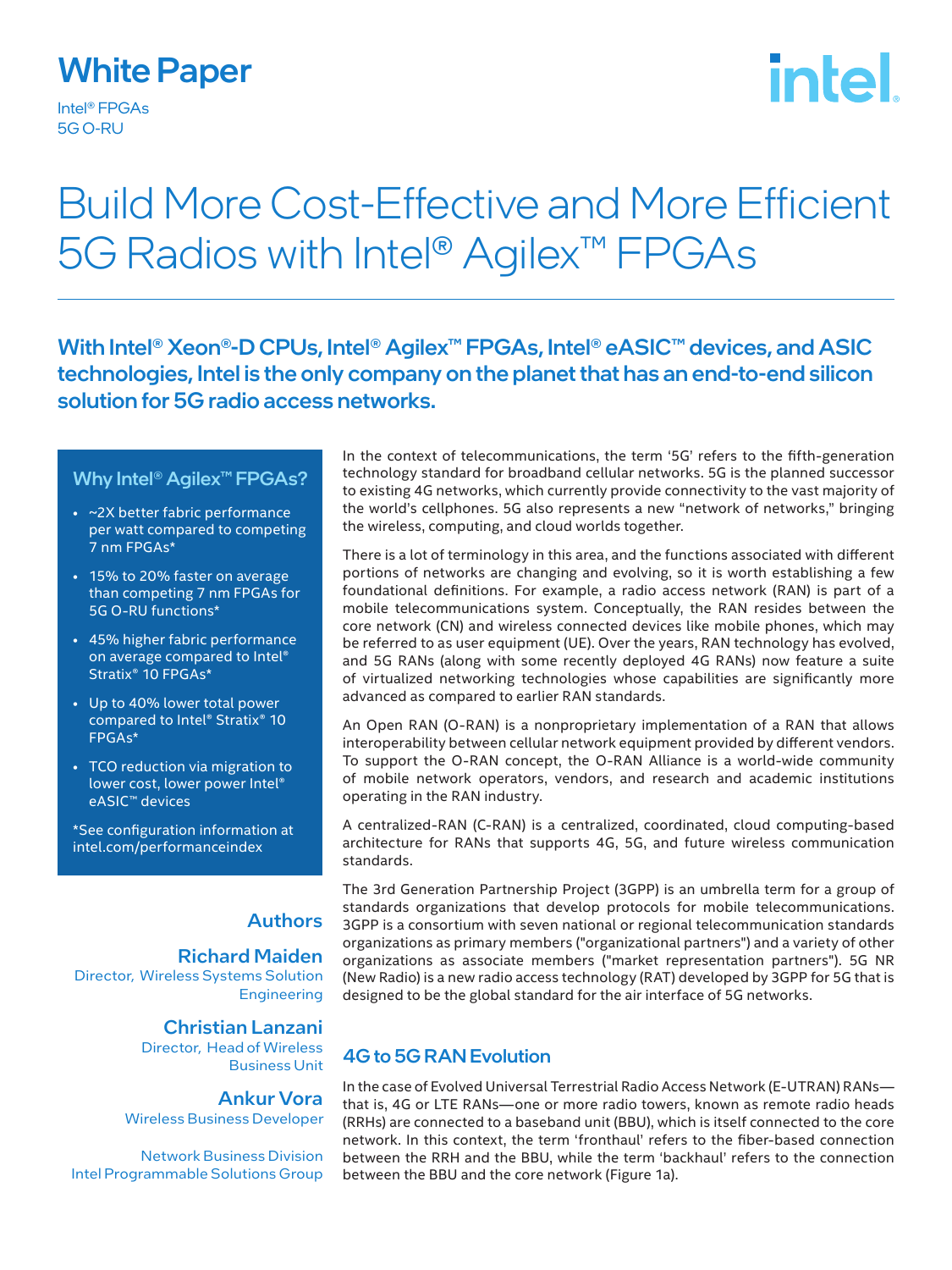

Figure 1. In the 5G RAN architecture, the base station is split into three logical nodes.

Many Next-Generation Radio Access Network (NG-RAN) that is, 5G RAN—use cases demand a significant increase in fronthaul bandwidth. One way to mitigate this and reduce fronthaul bandwidth is to move functions from the BBU into the radio. In the case of the 5G RAN architecture, the functionality of the 4G BBU is split into three logical nodes (Figure 1b). Some of the functionality moves up into the radio unit (RU), while the remaining functionality is divided between the distributed unit (DU) and the central unit (CU). In this scenario, 'fronthaul' refers to the typically fiber-based connection between the RU and the DU, 'backhaul' refers to the connection between the CU and the core network, and a new 'mid-haul' term is introduced to reflect the connection between the DU and the CU.

It should be noted that Figure 1 is a gross simplification and there are many possible topologies. In the case of a 4G RAN, for example, there may be multiple BBUs and multiple RRHs feeding each BBU. Similarly, in the case of a 5G RAN, there may be multiple DUs and multiple RUs feeding each DU. In addition to reflecting the connection between a DU and a CU, the term mid-haul may also be employed for DU-to-DU connections.

The 5G NR RAN architecture also addresses the fact that different use cases may be better served by different network configurations. The phrase "3GPP Functional Splits" refers to the fact that 3GPP allows for a variety of options for distributing ("splitting") the functionality of the 5G NR RAN stack between the DU and the RU where Split 7.2 is most frequently used to provide the best option for supporting 5G O-RANs.

#### End-to-End 5G Silicon Solutions

Intel provides silicon technologies that address every aspect of the 5G O-RAN architecture, including O-RAN RUs (O-RUs), O-RAN DUs (O-DUs), O-RAN CUs (O-CUs), and O-DRUs, which are formed from the combination of an RU and DU. These technologies include Intel Agilex FPGAs, Intel Xeon-D CPUs, Intel Optane™ persistent memory (high-capacity, high-speed, non-volatile), and Ethernet solutions (Intel's Agilex FPGA-based programmable acceleration card (PAC) network adapters, cards, controllers, and accessories). Intel augments and enhances these hardware technologies with complementary software solutions, including the FlexRAN software stack, Intel's virtual RAN (vRAN) enablement package (Figure 2).

The Intel FlexRAN software stack is a 4G and 5G L1 reference design that can run on any Intel Xeon CPU, including the latest generation Ice Lake (the code name for the 10th generation Intel Core mobile and 3rd generation Intel Xeon Scalable server processors based on the new Sunny Cove microarchitecture) and Sapphire Rapids (the code name for Intel's next-generation Intel Xeon server processors based on the Intel 7 nm process). FlexRAN enables the creation of end-to-end O-RAN solutions with Intel Xeon processor, FPGA, Intel eASIC devices, and Ethernet technologies. FlexRAN is complemented by OneAPI, which is an open standard for a unified application programming interface (API) intended to be used across different compute accelerator (coprocessor) architectures, including graphics processing units (GPUs), artificial intelligence (AI) accelerators, and FPGAs.



Figure 2. Intel offers end-to-end silicon solutions for 5G RANs.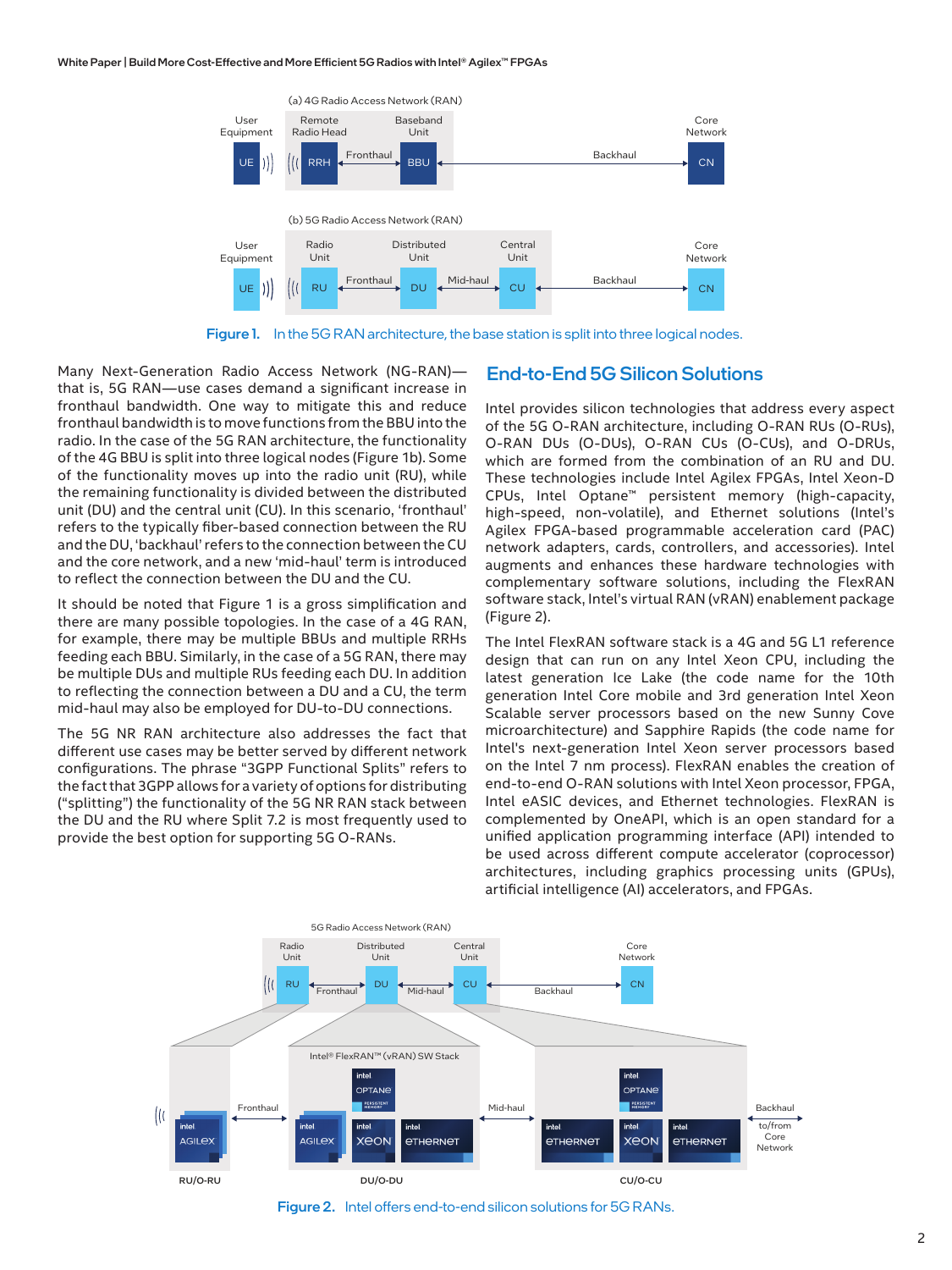Intel Agilex FPGAs offer the ability to accelerate the FlexRAN (vRAN) 5G RAN algorithms in a massively parallel fashion, thereby providing extreme performance while consuming relatively low power. Also, the programmable fabric in Intel Agilex FPGAs allows developers to respond to rapidly changing standards and evolving RAN protocols, including remote updates after systems have been deployed into the field. By comparison, in the case of an ASIC implementation, updating the design to accommodate changes in protocols may require a whole new spin of the design, verification, and tapeout process, which is resource-intensive, time-consuming, and costly.

To accomodate various business and development models, Intel also provides market-leading Intel eASIC device and ASIC options. Intel eASIC devices are structured ASICs, which are an intermediate technology between FPGAs and standardcell ASICs. Alternatively, standard-cell ASICs can be created using Intel Foundry Services, which is a fully vertical, standalone foundry business built to help meet the growing global demand for semiconductors.

Intel eASIC device performance falls between FPGA and ASIC implementations. Using an Intel eASIC device, you can keep the same clock rate as the FPGA implementation and reduce power, or you can increase performance while staying inside the same thermal/power budget. Intel eASIC devices also provide faster time to market (TTM) and lower non-recurring engineering (NRE) costs compared to standard-cell ASICs. By comparison, standard-cell ASICs offer the highest performance with the lowest power consumption. Once an Intel Agilex FPGA implementation of a design has been proven, that design can be hardened into a lower cost and lower power Intel eASIC device or into a higher performing even lower power ASIC. In some cases, developers might start with an Intel Agilex FPGA implementation of the design, migrate to an Intel eASIC device, and then migrate once again to a full ASIC (Figure 3).



Figure 3. Intel offers paths from FPGA to eASIC and ASIC to reduce costs, lower power, and increase performance.

As will be demonstrated later in this paper, with respect to FPGA implementations, Intel Agilex FPGAs offer the best solution for 5G RANs on the market. This is augmented by FPGA-to-eASIC-to-ASIC cost reduction, power reduction, and performance enhancement paths that no other company offers. With its Intel Xeon-D CPUs, Intel Agilex FPGAs, Intel eASIC devices, and ASIC technologies, Intel is the only company on the planet that has an end-to-end silicon solution for 5G RANs.

#### Intel Agilex FPGAs for 5G RANs

Intel Agilex FPGAs can provide tremendous performance benefits from the edge to the cloud; that is, from edge and endpoint devices to hyperscale data centers. In the case of 5G RANs, Intel Agilex FPGAs can be deployed as raw devices laid down on custom printed circuit boards (PCBs) in the RU, to Intel FPGA-based programmable acceleration cards (PACs)—such as the Intel FPGA PAC N3000 and N6000—which can be used to accelerate network traffic to support low-latency, highbandwidth 5G applications. These PAC cards, which support PCI Express (PCIe) Gen4 and Gen5, also allow developers to create custom-tailored solutions for vRAN and core network workloads, and to achieve faster time to market with the support of industry-standard orchestration and open-source tools.

Intel Agilex FPGAs leverage Intel's heterogeneous 3D systemin-package (SiP) technology. This features Intel's Embedded Multi-die Interconnect Bridge (EMIB)<sup>1</sup>, which is an elegant and cost-effective approach to the in-package high density interconnect of heterogeneous chips. In this case, EMIBs are used to connect the core FPGA die with other dies (a.k.a. tiles or chiplets) such as transceivers, thereby allowing each function to be created using the most appropriate process technology.

Intel Agilex FPGAs are the first FPGA fabric built on 10 nm SuperFin technology. This is Intel's third generation FinFET technology. These devices also use the second generation of the Intel® Hyperflex™ FPGA Architecture, which delivers up to 45% higher performance or up to 40% lower power for applications in the data center, networking, and edge compute as compared to its predecessor Intel Stratix 10 FPGA. When compared to our competition's 7 nm FPGA portfolio, Intel Agilex FPGA delivers ~2X better fabric performance per watt. Intel Agilex SoC FPGAs also integrate 64-bit quad-core Arm Cortex-A53 processors—also known as the hard processor system (HPS)—to provide high system integration.

Intel® Quartus® Prime Software is Intel's FPGA design software suite. The Intel Quartus Prime Software enables the analysis and synthesis of hardware description language (HDL) designs, enabling developers to compile their designs, perform timing analysis, examine register transfer language (RTL) diagrams, simulate a design's reaction to different stimuli, and configure the target device. The Intel Quartus Prime Software supports Verilog and VHDL, the visual editing of logic circuits, and vector waveform simulation.

5G RANs involve a lot of digital signal processing (DSP). DSP Builder for Intel® FPGAs is a DSP design tool that enables HDL generation of DSP algorithms directly from the MathWorks Simulink environment. This tool allows developers to describe the design at a high-level of abstraction, and it then generates highly efficient structures in the form of high-quality, automatically pipelined, synthesizable VHDL/Verilog code from MATLAB functions and Simulink models. This register transfer level (RTL), which facilitates rapid design space exploration and speeds time to market, can be combined with other RTL and intellectual property (IP) blocks before being fed to the Intel Quartus Prime Software.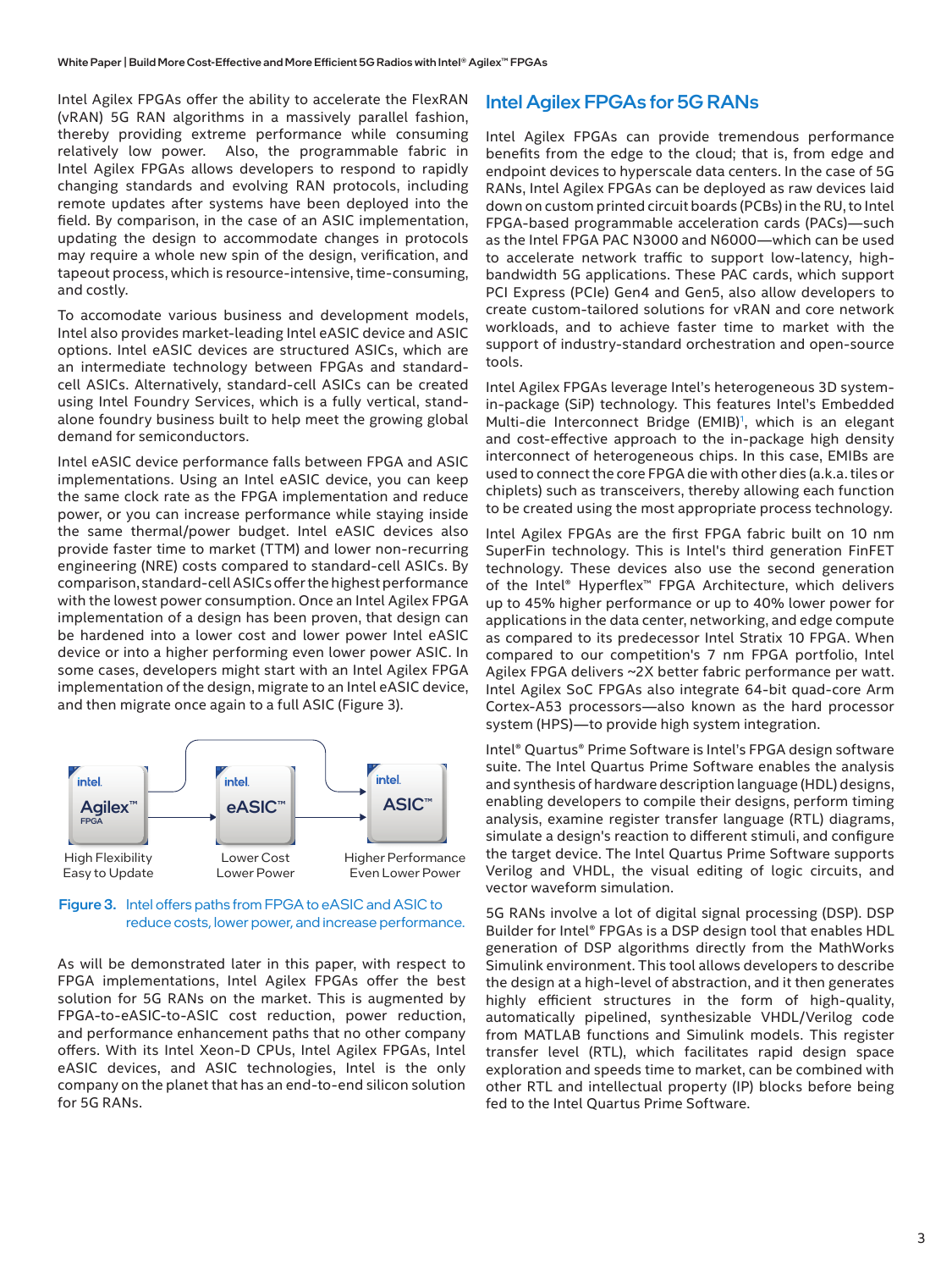It is important to note that the DSP Builder for Intel FPGAs can generate optimized RTL for both FPGA and Intel eASIC devices. The functionality of the RTL for the two targets will be bit-identical for the same DSPB design.

Intel Agilex FPGAs are supported by a wide range of hardware and software IP blocks and functions. In the case of 5G RANs, some key IP offerings are as follows:

- **Ethernet:** Ethernet is a family of wired computer networking technologies commonly used in local area networks (LANs), metropolitan area networks (MANs), and wide area networks (WANs). As was previously noted, Intel Agilex FPGAs leverage heterogeneous 3D SiP technology. In addition to the main FPGA silicon die, these SiPs include a number of smaller dies, which are also known as chiplets or tiles. The Intel Agilex FPGA F-Tile, which is an evolution of the E-Tile, offers hardened Ethernet IP that incorporates a fracturable, configurable, hardened Ethernet protocol stack for supporting rates from 10G to 400G, compatible with IEEE 802.3 specification, and other related Ethernet Consortium specifications. The IP core is available in multiple variants providing different combinations of Ethernet channels and features. These include optional Reed-Solomon Forward Error Correction (RSFEC) and optional IEEE 1588v2 Precision Time Protocol (PTP). The user can choose a media access control (MAC) and a physical coding sublayer (PCS) variation, a PCSonly variation, a Flexible Ethernet (FlexE) variation, or an Optical Transport Network (OTN) variation.
- **JESD204C:** JESD204C is a standard of the Joint Electron Devices Engineering Council (JEDEC). It is a high-speed interface designed to interconnect fast analog-to-digital converters (ADCs) and digital-to-analog converters (DACs) to high-speed processors, FPGAs, and ASICs. The JESD204C Intel® FPGA IP addresses multidevice synchronization using Subclass 1 to achieve deterministic latency. It also supports TX-only, RX-only, and duplex (TX and RX) modes.
- **eCPRI:** The Common Public Radio Interface (CPRI) is a legacy interface that is used to implement the fronthaul connection between RRHs and BBUs in 4G RANs. Enhanced or evolved CPRI (eCPRI) provides a way of splitting up baseband functions to reduce traffic strain on the system and implement more flexible and more efficient communications between O-RUs and O-DUs in 5G RANs. The Intel eCPRI IP implements the eCPRI specification version 2.0. It can support 10G and 25G Ethernet ports while also supporting one-way delay measurement similar to IEEE standard 1588 PTP hardware-based timestamping.
- **O-RAN Fronthaul Interface:** The O-RAN Alliance Workgroup 4 (O-RAN WG4) fronthaul interface defines the interface between a O-RAN radio unit (O-RU) and a lower-layer split O-RAN distributed unit (O-DU) in 4G and 5G implementations with a lower layer functional split-7.2 based architecture. The current Intel O-RAN Fronthaul Interface IP supports CAT-A and CAT-B type radios.

#### Intel Agilex FPGAs for 5G O-RUs

The Groupe Speciale Mobile Association (GSMA) is an association representing the interests of mobile operators and the broader mobile industry worldwide. According to the GSMA<sup>2</sup>, the total cost of ownership (TCO) of 5G RAN infrastructure can increase by 65% compared to current 4G RAN costs. Energy costs can increase by up to 140%. Minimizing these costs is critical to the operators' businesses.

A key aspect to cost is the power consumption of any FPGAs used in the system. Almost all radios are convection cooled (no fans), so the thermal efficiency of the design is critical. Lower FPGA power requires less cooling, which means less metal, reduced size, reduced weight, reduced difficulty of installation, and reduced wind loading on the tower. As was previously noted, Intel Agilex FPGAs are based on the second generation of the Intel Hyperflex FPGA Architecture, which allows them to consume up to 40% lower power as compared to their Intel Stratix 10 FPGA predecessor.

Today's wireless infrastructure is built around heterogeneous networks composed of many different sized radios, ranging from femtocells to picocells to microcells to macrocells. Each of these cell types supports different features and functions, including the following:

- The number of bands, including sub-6 GHz (actually 600 MHz to 7.125 GHz) and millimeter wave (a.k.a. mmWave) bands (24.25 GHz to 52.6 GHz).
- RAT technology (GSM, CDMA, 4G LTE/LTE-A, 5G, NB-IoT).
- RF output power level, which typically ranges from 125 milliwatts up to 80 watts per antenna.
- The number of antenna elements, which is typically up to eight in a macrocell, 16-to-64 in a massive multipleinput and multiple-output (MIMO) array, and hundreds in a mmWave deployment depending on the desired equivalent isotropic radiated power (EIRP) coverage.
- The number of component carriers required to cover 4G, 5G, NB-IoT, and—possibly—legacy standards like 2G and 3G.
- The number of users per cell and the types of services these users are employing.
- The configuration (integrated antenna, traditional active antenna arrays, remote radio heads, etc.)

In order to be able to provide solutions for all of these scenarios, network operators need to be able to draw on a broad range of radio hardware. Flexible platform solutions are desirable because they allow operators to quickly adapt to the changing standards and evolving performance requirement characteristics that are the hallmarks of modern wireless communication systems. Also, scalable platform solutions are desirable because they minimize design effort, resources, and costs; they reduce test time and inventory; and they maximize design reuse. Intel Agilex FPGAs provide flexibility and support scalability.

Key IP components of an O-RU Digital Front End (DFE) include frontal interface processing (CPRI, eCPRI, O-RAN), low layer 1 (LL1), digital up conversion (DUC), digital down conversion (DDC), crest factor reduction (CFR), and digital pre-distortion (DPD).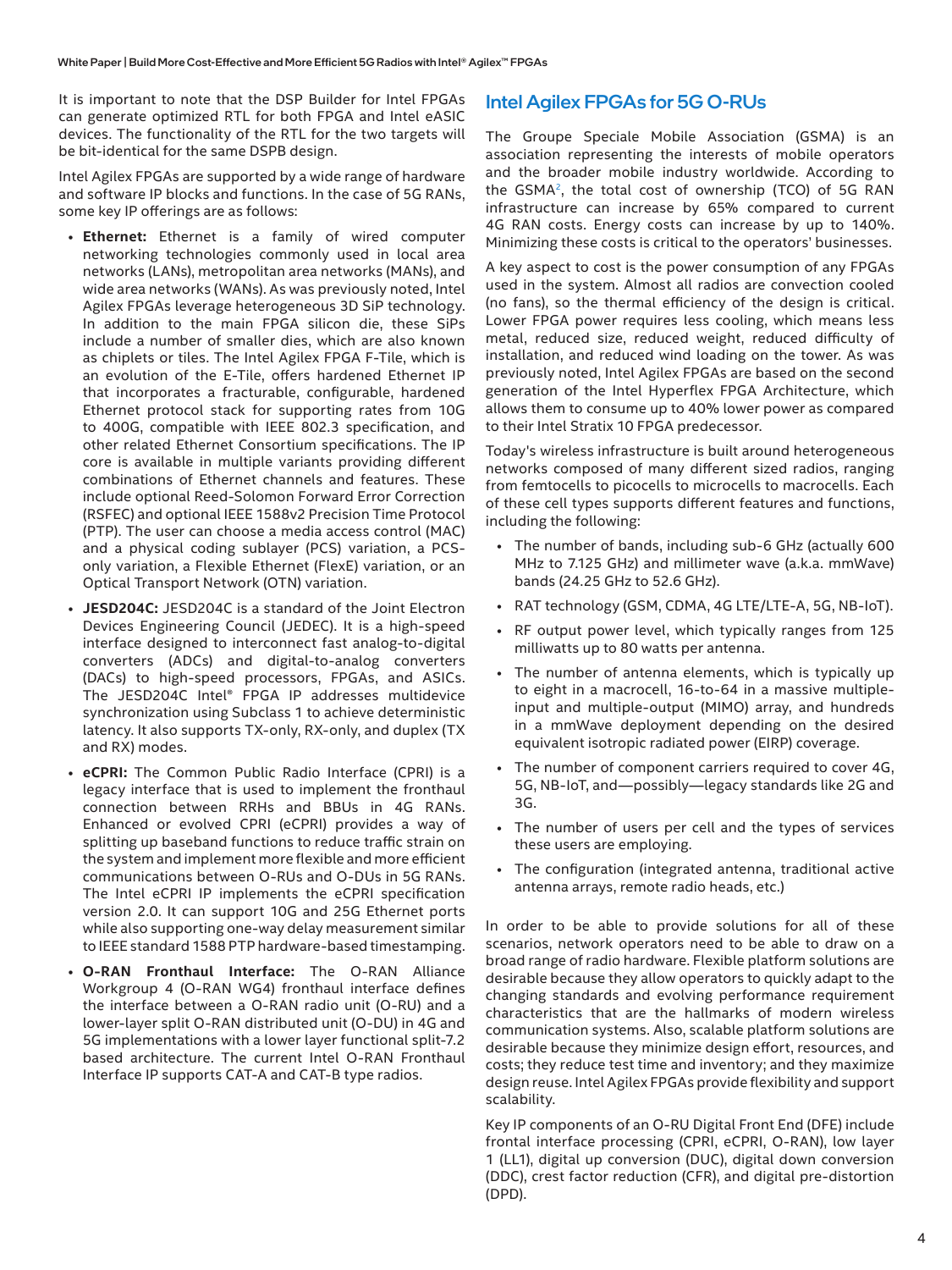Earlier in this paper, it was noted the 3GPP Split 7.2 is considered to provide the best option for supporting 5G O-RANs. The O-RAN WG4 fronthaul features a 7.2x split interface with low PHY in the O-RU and high PHY in the O-DU. The key O-RAN low PHY modules for an Intel Agilex FPGAbased split 7.2 O-RU implementation are shown in Figure 4.

These optimized, production-ready functions include the key processing IP elements and the software framework bundled together as an integrated radio solution. This solution is a resource-efficient implementation of the O-RAN standard optimized for the Intel Agilex FPGA. It allows easy reconfiguration of the functionality for various applications while still maintaining an ultra-small resource footprint.

The IP elements shown here include finite impulse response (FIR), fast Fourier transform (FFT), inverse FFT (iFFT), cyclic prefix (CP) add/remove (+/-), radio timing, physical randomaccess channel (PRACH), layer mapping, IQ compression/ decompression, user plane framer/deframer, control plane multiplexer/demultiplexer, and TDD switching. The software environment runs on the Intel Agilex FPGA's hard processor system (HPS).

This 5G O-RAN solution includes integration with JESD204B/C, IEEE1588, and Ethernet components, along with other modules to form a complete radio sub-system. The solution is also scalable to support different antenna configurations, bandwidths, RATs, and carrier configurations. This O-RU implementation can be connected to an Intel FlexRAN-based O-DU server by means of an O-RAN compliant fronthaul interface using eCPRI links in accord with 3GPP Split 7.2X.

#### Intel Agilex FPGAs vs. Xilinx Versal FPGAs for 5G O-RUs

For the purposes of these evaluations, we picked a pair of devices that were as close as possible in terms of resources. We used an Intel Agilex AGF 014 Series FPGA and a Xilinx Versal VM1802 Prime Series FPGA. In both cases we used the slowest speed grade and an industrial temperature grade (Table 1).

The key modules required to implement a 5G O-RU design are shown in Figure 5.



Figure 4. Key O-RAN low PHY modules for an Intel Agilex FPGA-based split 7.2 O-RU implementation.

| Resource                                        | Intel <sup>®</sup> Agilex <sup>™</sup> FPGA | <b>Xilinx Versal FPGA</b>             |  |  |
|-------------------------------------------------|---------------------------------------------|---------------------------------------|--|--|
| <b>Series</b>                                   | AGF 014 Series                              | <b>VM1802 Prime Series</b>            |  |  |
| Part Number                                     | AGFB014R24A3I3V                             | XCVM1802-VFVC1760-<br><b>ILHP-i-S</b> |  |  |
| Speed Grade                                     | Slowest                                     | Slowest                               |  |  |
| Temperature Grade                               | Industrial                                  | Industrial                            |  |  |
| Logic Capacity<br>(ALMs/Slices)                 | 487,200 ALMs                                | 112,480 Slices                        |  |  |
| <b>DSP</b><br>(Blocks/Slices)                   | 4,510 DSP Blocks                            | 1,968 DSP Slices                      |  |  |
| <b>RAM Blocks</b><br>(M20ks/Block RAM<br>Tiles) | 7110 M20ks                                  | 967 Block RAM Tiles                   |  |  |





Figure 5. The 5G O-RU design used as a basis for the Intel Agilex FPGA vs Xilinx Versal evaluations.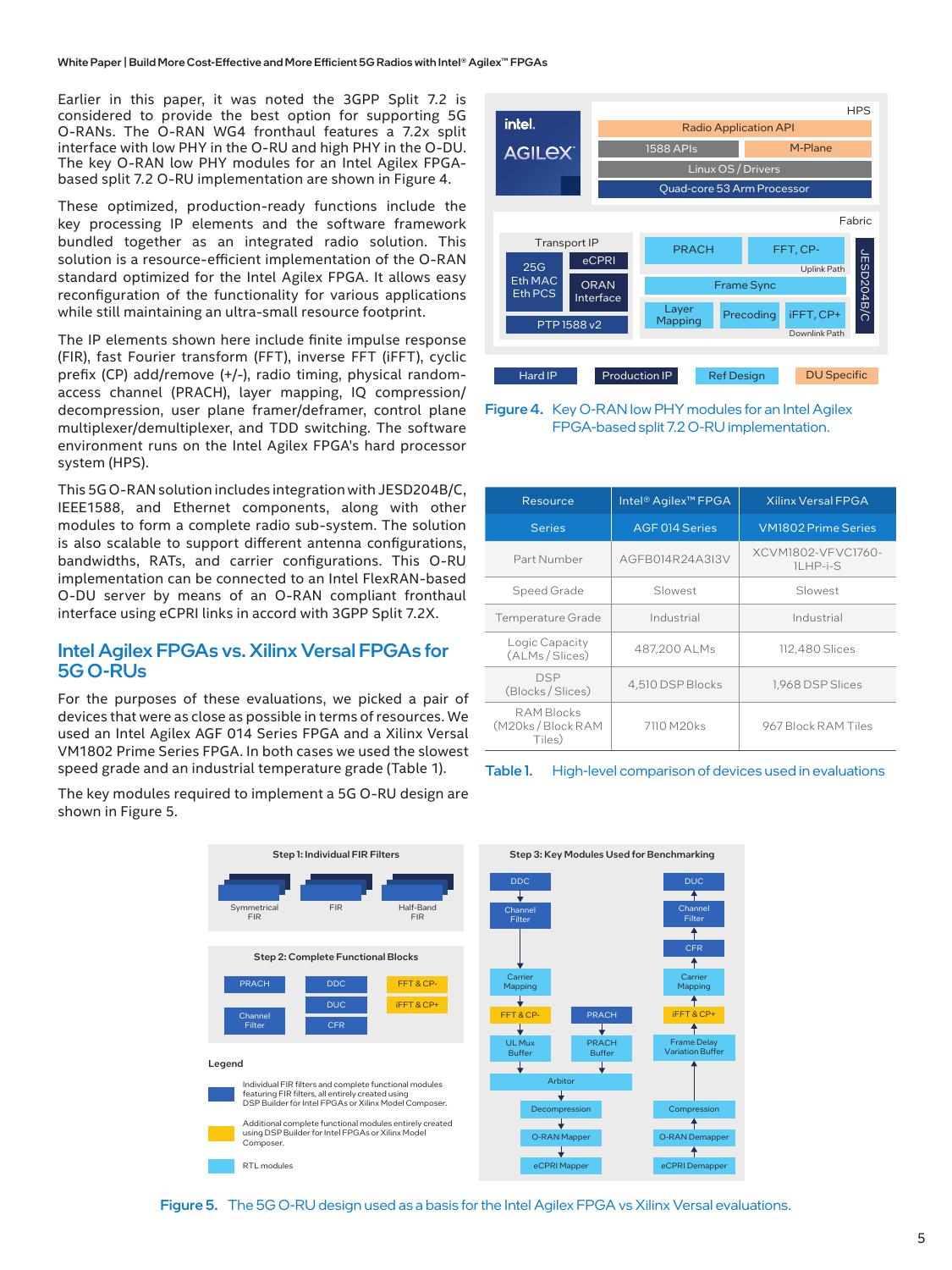White Paper | Build More Cost-Effective and More Efficient 5G Radios with Intel® Agilex™ FPGAs



Figure 6. The design flows used to perform the Intel Agilex vs Xilinx Versal evaluations.

In the case of tests performed using the Intel Agilex FPGA, we used our DSP Builder for Intel FPGAs tool, Intel Quartus Prime Software Design Suite, and Intel Quartus Prime Software IP. By comparison, with respect to the corresponding tests performed using the Xilinx Versal FPGA, we used their Model Composer tool, Vivado Design Suite, and Vivado IP (Figure 6).

In the case of the Intel design flow, the tools used were Intel Quartus Prime Software version 21.3 and DSPBA version 21.3. In the case of the Xilinx design flow, the tools used were Vivado version 2021.1 and Model Composer version 2021.1. Both flows used MATLAB version R2020b 64 bit. The server configuration used in both cases was as follows: Server = PowerEdge R630, Processor = Intel Xeon processor E5- 2699 v4 product family, operating system = Cent OS Linux 7 (Core), Memory = 256 GB. More details on configurations, optimizations, definitions, tools, and hardware can be found on Intel's Performance Index web pages<sup>3</sup>.

**Step 1:** For our first suite of tests, we focused on FIR filters, which are composed of chains of delays, multipliers, and adders. These are fundamental building blocks found in larger functions. IP modules like DUCs, DDCs, and CFRs all contain some form of FIR filter or multiple FIR filters chained together.

We created almost 60 designs featuring different flavors of FIR filters. Some have more channels, others have more taps, some are symmetrical, while others are half-band symmetrical. Essentially, we performed a "sweep" across this entire design space.

Using these small designs allowed us to perform a true "applesto-apples" comparison between the two FPGAs. The target frequency for these designs was set to 614.4 MHz. The results were then ranked on the performance of the Intel Agilex FPGA (Figure 7). The X-axis shows the different Design Configuration (DCG) and Y-axis shows FMAX in MHz. The respecting DCG configurations are as shown in Table 2. The slowest design, shown on the left, runs at around 620 MHz, while the fastest, shown on the right, runs at almost 800 MHz. Also shown are the relative performance values for the same designs running on the Xilinx Versal device. Of particular interest are the two tests that failed with Versal when Xilinx Model Composer attempted to use block RAM. No such issue was seen with the DSP Builder for Intel FPGAs.

|                           | <b>Filter Type</b>                       | <b>Coefficients</b> | Number of<br>channels | Input<br><b>Sample Rate</b> | <b>Number</b><br>of Taps | CFG_01    | CFG 02       | CFG_03         | CFG 04     | $CFG_05$    |
|---------------------------|------------------------------------------|---------------------|-----------------------|-----------------------------|--------------------------|-----------|--------------|----------------|------------|-------------|
| <b>DES1</b><br>DES7       | Channel Filter<br><b>Halfband Filter</b> | Programmable        | See CFG list          | 15.36 MSps                  | 87                       |           | $\mathbf{2}$ | $\overline{4}$ | 8          | 16          |
| DES <sub>2</sub><br>DES8  | Channel Filter<br><b>Halfband Filter</b> | Fixed               |                       |                             |                          |           |              |                |            |             |
| DES3<br>DES9              | Channel Filter<br><b>Halfband Filter</b> | Programmable        |                       | See CFG list                | 107                      | 7.68 MSps | 15.76 MSps   | 30.72 MSps     | 61.44 MSps | 122.88 MSps |
| DES4<br>DES10             | Channel Filter<br>Halfband Filter        | Fixed               | $\overline{4}$        |                             |                          |           |              |                |            |             |
| DES5<br><b>DES11</b>      | Channel Filter<br><b>Halfband Filter</b> | Programmable        | 8                     | 30.72 MSps                  | See CFG<br>list          | 35        | 53           | 87             | 107        | 125         |
| DES6<br>DES <sub>12</sub> | Channel Filter<br><b>Halfband Filter</b> | Fixed               |                       |                             |                          |           |              |                |            |             |

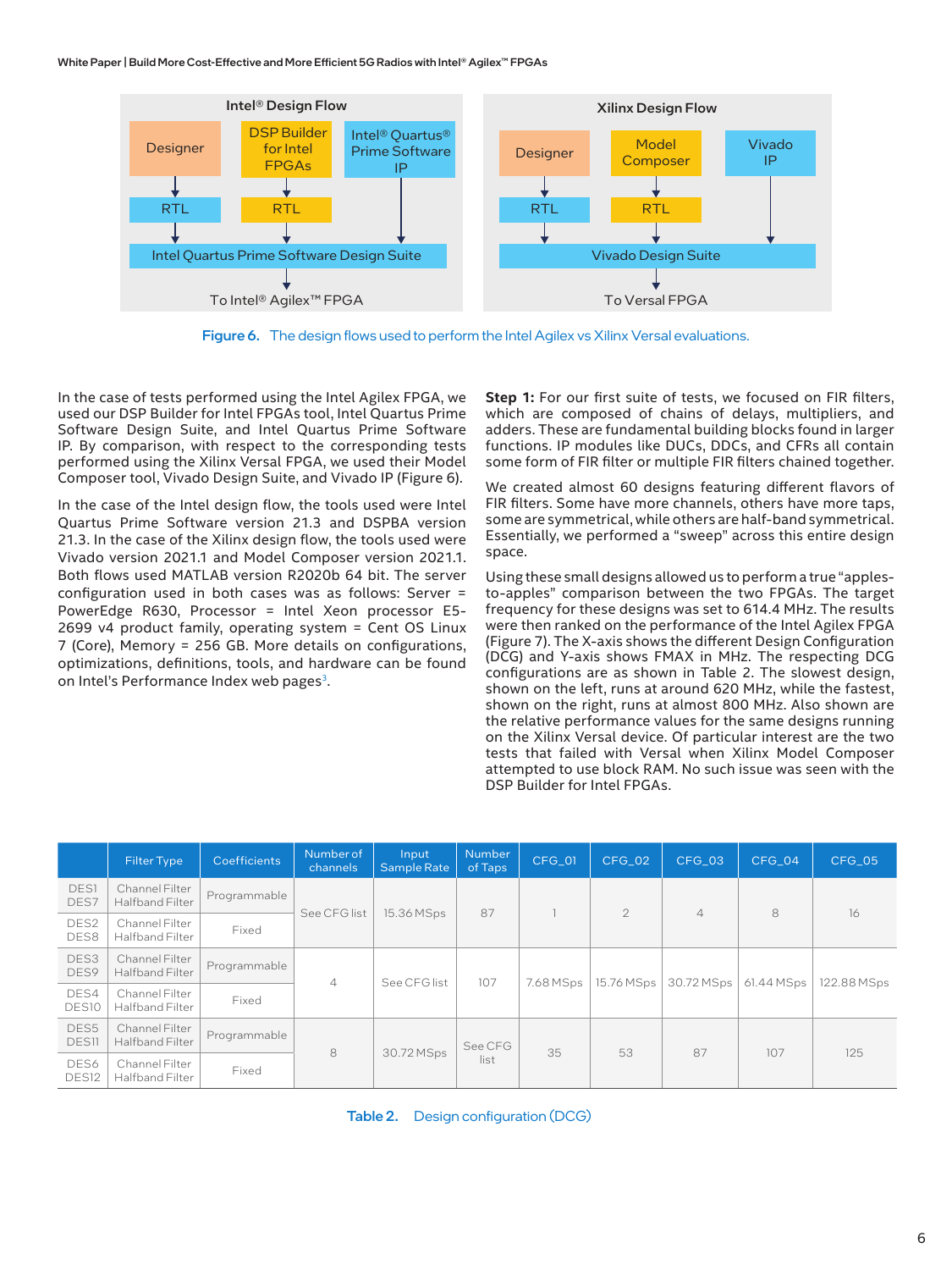

Figure 7. FIR benchmark results for Intel Agilex and Xilinx Versal FPGAs.

FPGAs are binned (sorted) into different speed grades, where each speed grade roughly equates to around 15% to 20% increase in speed\*, and each increase in speed grade leads to a higher price point (\*Performance varies by use, configuration, and other factors. Learn more on Intel's Performance Index web pages<sup>3</sup>). Also, in these times of supply chain disruptions and shortages, faster speed grades are typically less available (slower speed grades are usually slower moving inventory).

From Figure 7 we see that, on average, the Intel Agilex FPGA closed timing at a frequency 15% to 20% faster than the Xilinx Versal device (it was also an average of 5% smaller in terms of logic footprint \* (\*Performance varies by use, configuration, and other factors. Learn more on Intel's Performance Index web pages<sup>3</sup>)). This difference is equivalent to an increment in speed grade so to match these results with a Xilinx FPGA, customers would have to purchase a higher speed grade device, resulting in a higher cost.

**Step 2:** For our second suite of tests, we moved up the design hierarchy to consider some core functional elements that are more significant in terms of complexity and size: FFT & CP-, iFFT & CP+, DDC, DUC & CFR, and PRACH (Figure 8).

#### Magic Frequency Numbers

Many newcomers to the industry have questions regarding the origin of "magic frequency numbers" like 614.40 MHz and 491.52 MHz (dubbed as being "magic" because they seem to appear from nowhere). In fact, the W-CDMA spread-spectrum modulation technique used in 3G RANs employs 5 MHz carriers. Also, its pulseshaping filter uses a root-raised cosine FIR filter, which creates a 'chipping' rate of 3.84 MHz. Based on this, the CPRI interface adopted a basic frame rate of 3.84 MHz. LTE introduced wider carrier frequencies and abandoned W-CDMA for OFDM. The industry wanted to keep CPRI compatible between 3G and 4G/LTE, so 3GPP tweaked the cyclic prefix lengths so that 20 MHz LTE uses a 30.72 MSps sample rate, which is  $2<sup>3</sup>$  x 3.84 MSps = 8 x 3.84 MSps. 5G is also OFDM and the trend continued. A 5G 100 MHz carrier (with 15 kHz sub-carrier spacing) uses a 122.88 MSps sampling rate which is  $2<sup>5</sup>$  x 3.84 MHz. Thus, 491.52 MHz and 614.4 MHz are "magical" frequencies because they are 4 x and 5 x 122.88 MHz, respectively.

For the purposes of these evaluations, it's important to note that there are some fundamental clock frequencies that designers typically use to satisfy the latency requirements. Two of these frequencies are 491.52 MHz and 614.40 MHz (see sidebar).

Figure 8 shows that the Intel Agilex FPGA meets the 614.40 MHz timing with the FFT & CP- and the IFFT & CP+, and it meets timing at 491.52 MHz for all of the other designs. It is important to note that these results were achieved with a "Push Button" use of the tools (that is, with no optimization steps).

By comparison, the Xilinx Versal FPGA failed to meet the 614.40 MHz timing for all of the functions, and it even failed to meet the 491.52 MHz timing for the "DUC & CFR" module (once again, details on configurations, optimizations, definitions, tools, and hardware can be found on Intel's Performance Index web pages $3$ ).

To be fair, it should be noted that things grow more complex as we move up the design hierarchy. As a result, a developer might try one approach with one FPGA architecture and a different approach with an alternative architecture. In the case of this module, we did our best to make the Xilinx Versal FPGA look good by employing various optimization strategies (Table 3), but it still failed to meet its timing goals.



Figure 8. IP module benchmark results.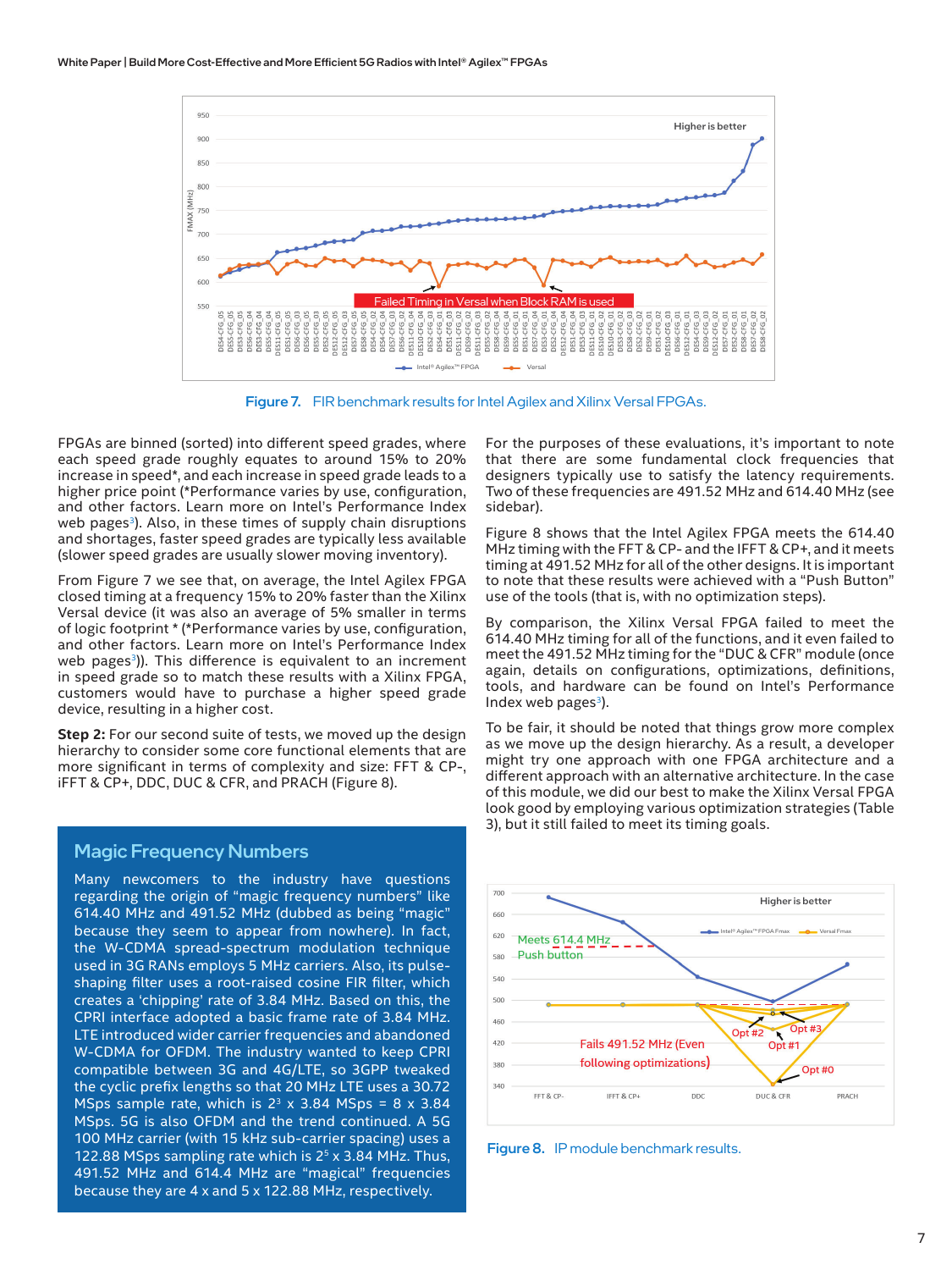#### White Paper | Build More Cost-Effective and More Efficient 5G Radios with Intel® Agilex™ FPGAs

| <b>Optimization Level</b>  | <b>Achieved FMAX</b><br>(MHz) | Versal DUC/CFR Optimization Efforts                                                                                                                                                                                                                     |
|----------------------------|-------------------------------|---------------------------------------------------------------------------------------------------------------------------------------------------------------------------------------------------------------------------------------------------------|
| Opt#O<br>(No optimization) | 343                           | 1. Initial design<br>2 Vivado default<br>Implementation strategy                                                                                                                                                                                        |
| Opt H                      | 445                           | 1. Pipeline logic added in the design<br>2. Channel filters and half-band filter structure implemented with four parallel paths<br>each handling one channel.<br>3. Performance_ExploreWithRemap setting enabled in Vivado (Implementation<br>Strategy) |
| Opt#2                      | 474                           | 1. CORDIC: # of add-sub-iterations set to 25 (Advanced Configurations)<br>2. Performance_ExploreWithRemap setting enabled in Vivado                                                                                                                     |
| Opt#3                      | 482                           | Channel Filter Memory settings set to implement as Distributed Memory<br>2. Performance_SpreadSLLS setting enabled in Vivado (Implementation Strategy)                                                                                                  |

Table 3. Optimization strategies attempted to make the Xilinx Versal FPGA meet timing (it didn't).

**Step 3:** This step involves the 5G O-RU design shown in Figure 5. In the case of the Intel Agilex FPGA, both the FFT & CPand iFFT & CP+ maintained the target frequency of 614.40 MHz. Given that this clock speed is not achievable for these modules in the Xilinx Versal FPGA, the target was dropped to 491.52 MHz. In a real-world implementation, this would force a complete redesign of these modules and a corresponding 25% increase in the module size (this re-design effort was not undertaken for the purposes of these benchmarks).

The remainder of the project continued to target 491.52 MHz. A summary of FPGA resources used is shown in Table 4.

In the case of the Intel Agilex FPGA, frequency/timing targets were easily met (maximum placement effort was used). By comparison, in the case of the Xilinx Versal FPGA, even with all the optimizations described in Table 3, the frequency for the full design failed to hit the 491.52 MHz target. In fact, it managed only 372.2 MHz. This is no surprise since the underlying DUC/CFR module could not hit 491.52 MHz. So, not only was the 614.4 MHz target abandoned for the FFT & CP- and iFFT & CP+ modules, the Versal implementation of the complete design still could not achieve 491.52 MHz. As a last-ditch effort, a mid-speed grade device was tried, and this finally managed to meet the 491.52 MHz target (the actual value achieved was 499.62 MHz).

|                   | <b>Utilization</b>          |                               |                             | Available       | % Utilization     |                       |  |
|-------------------|-----------------------------|-------------------------------|-----------------------------|-----------------|-------------------|-----------------------|--|
| <b>Device</b>     | Intel Agilex<br><b>FPGA</b> | Versal                        | Intel Agilex FPGA           | Versal          | Intel Agilex FPGA | Versal                |  |
| Multiplier count  | 1153<br>(601DSP blocks)     | 1156 DSP Slices               | 9020<br>$(4510$ DSP Blocks) | 1968 DSP slices | 13% Multipliers   | 59% DSP Engines       |  |
| ALM/Slices        | 87k ALMs                    | 21k CLB Slices                | 487K ALM                    | 112k CLB Slices | 18% ALMs          | 19% CLB Slices        |  |
| <b>RAM Blocks</b> | 569 M20Ks                   | 357 RAMB36E5 &<br>67 RAMB18E5 | 7110 M20K                   | 967 BRAM36E5    | 8% M20Ks          | 40% BlockRAM<br>Tiles |  |

Table 4. Summary of FPGA resources used to implement the 5G O-RU design.